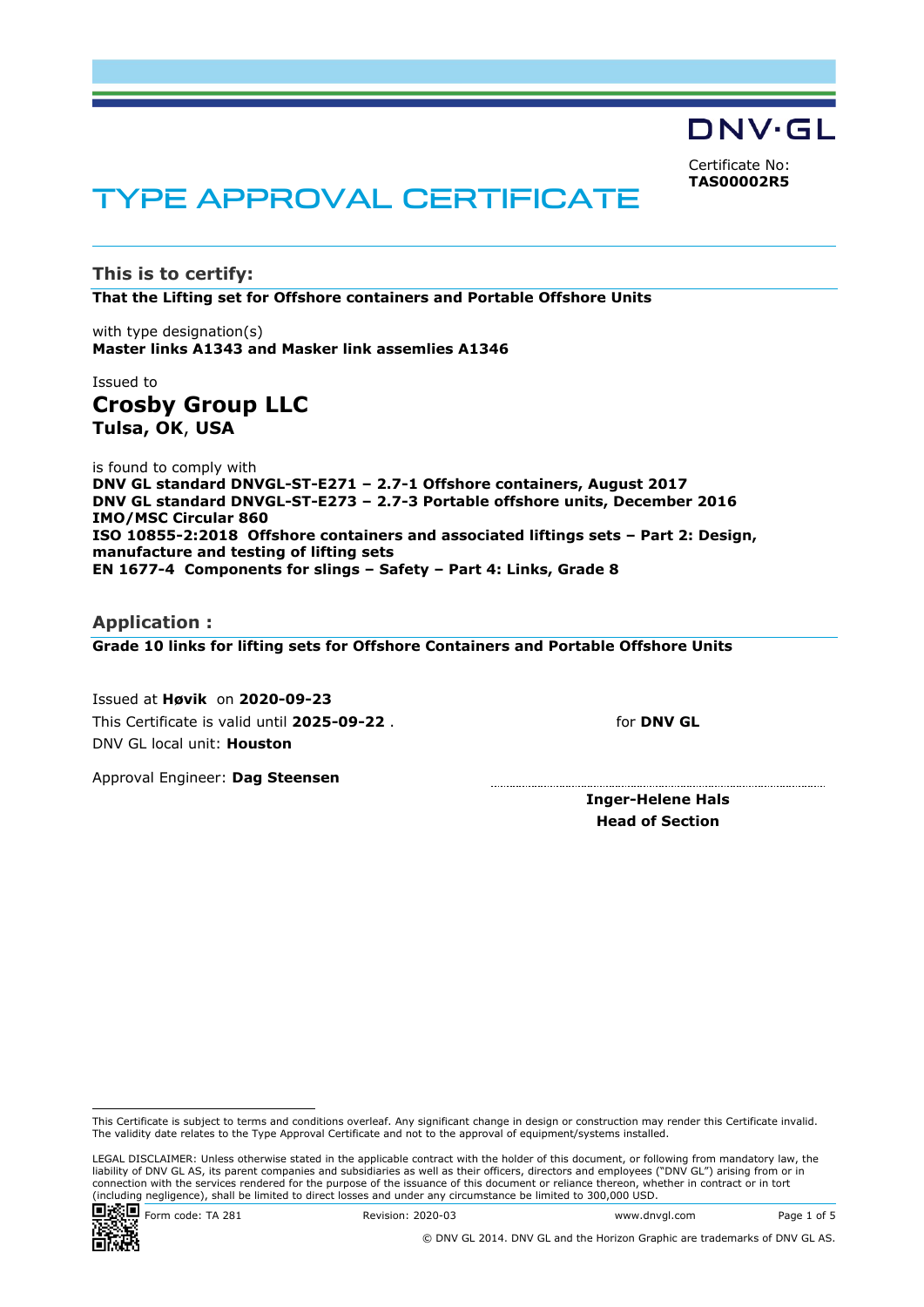## **Product description**

This Type Approval Certificate covers Links for use in Lifting Sets certified to DNVGL-ST-E271 standard DNV GL 2.7-1 Offshore Containers or according to DNV GL-ST-E273 standard DNV GL 2.7-3 Portable Offshore Units.

Detailed product information and range of certified products covered by this Type Approval are listed in Appendix 1.

## **Manufactured by**

Crosby Zimmerman, Boulay-Moselle, France Local office: DNV GL Antwerp The Crosby Group LLC takes responsibility that both design and production are in compliance with the Rules, Standards and/or Regulations listed on page 1 of this Type Approval Certificate.

# **Application/Limitation**

Design temperature: - 40°C

Tests to be carried out:

- Production testing: According to DNV GL 2.7-1 and EN 1677-4 in agreement with the DNV GL surveyor.
- Material to be impact tested by Charpy impact method according to DNV GL 2.7-1, Section 8.4 or DNV GL 2.7-3 Section 7.4.

For application of links the minimum working load limit (WLL) shall be decided according to the strength requirements for lifting sets on offshore containers as given in DNV GL 2.7-1, Section 8 or DNV GL 2.7-3 Section 7.

The manufacturer shall issue product certificates according to Section 8.5 in DNV GL 2.7-1, using the applicable certificate Form "DNV GL Product Certificate - A1343/A1346 Master link". This certificate form is only to be used for links certified according to this Type Approval.

#### **Application for links certified according to DNV GL 2.7-3**

Prior to selection of links the minimum required working load limit (WLL) shall be decided according to the strength requirements for lifting sets on portable offshore units as given in DNV GL 2.7-3, Section 7.3.5. Resulting sling force (RSF) can be found in the Design Verification Report (DVR) issued by DNV GL for the Portable Offshore Unit.

# **Type Approval documentation**

## **Tests carried out**

Prototypes tested according to DNV GL 2.7-1 and EN 1677-4, ref. the prototype test reports listed above.

## **Marking of product**

Marking should be according to DNV GL 2.7-1 Section 8 or DNV GL 2.7-3 Section 7 and EN 1677-4. As specified in Gunnebo instructions "Description of product, production flow and quality flow", the components are to be marked Grade 10 and painted platinum.

## **Periodical assessment**

For retention of the Type Approval, a DNV GL surveyor shall perform a survey every 6 months and before the expiry date of this certificate to verify that the type approval is complied with.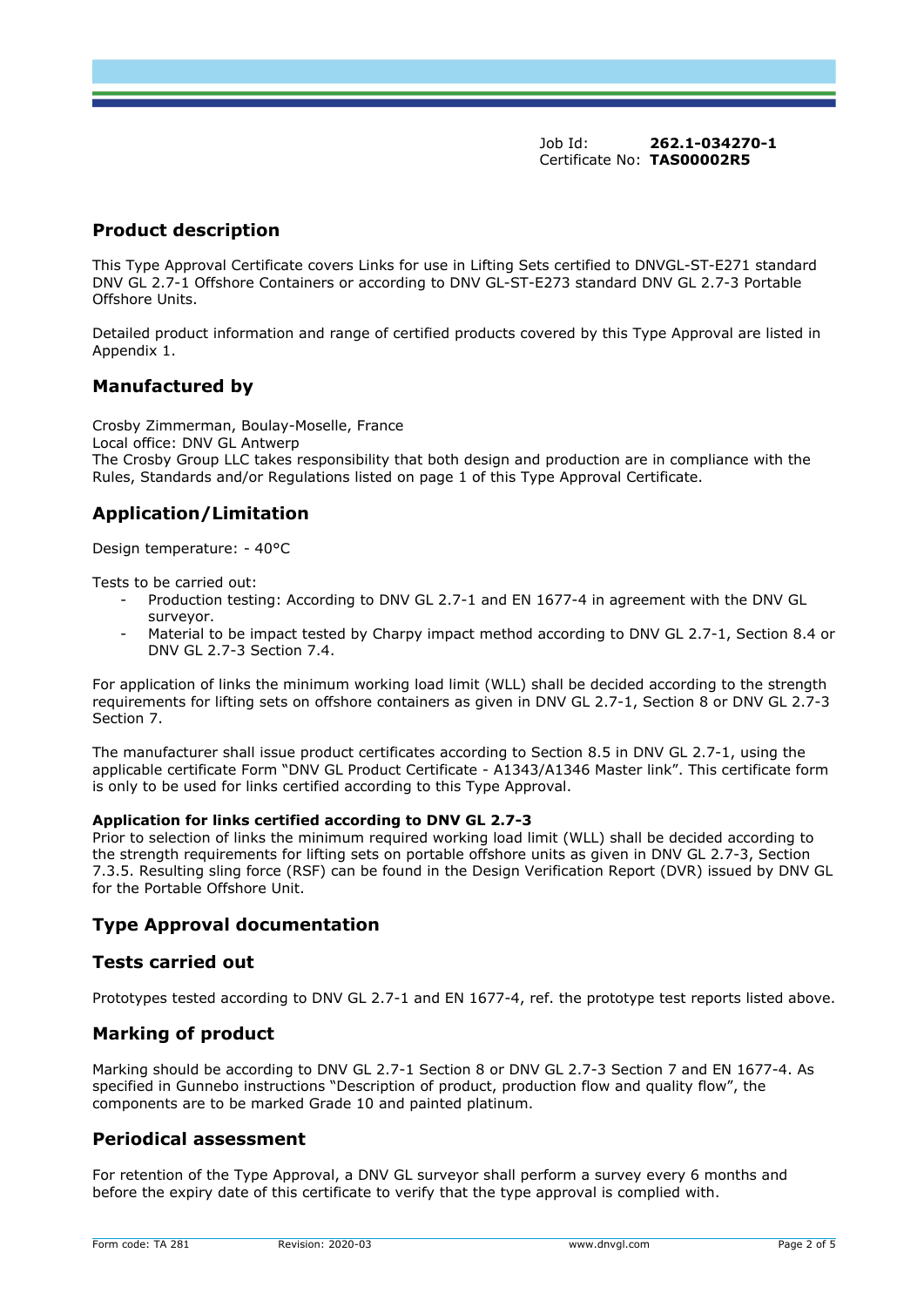END OF CERTIFICATE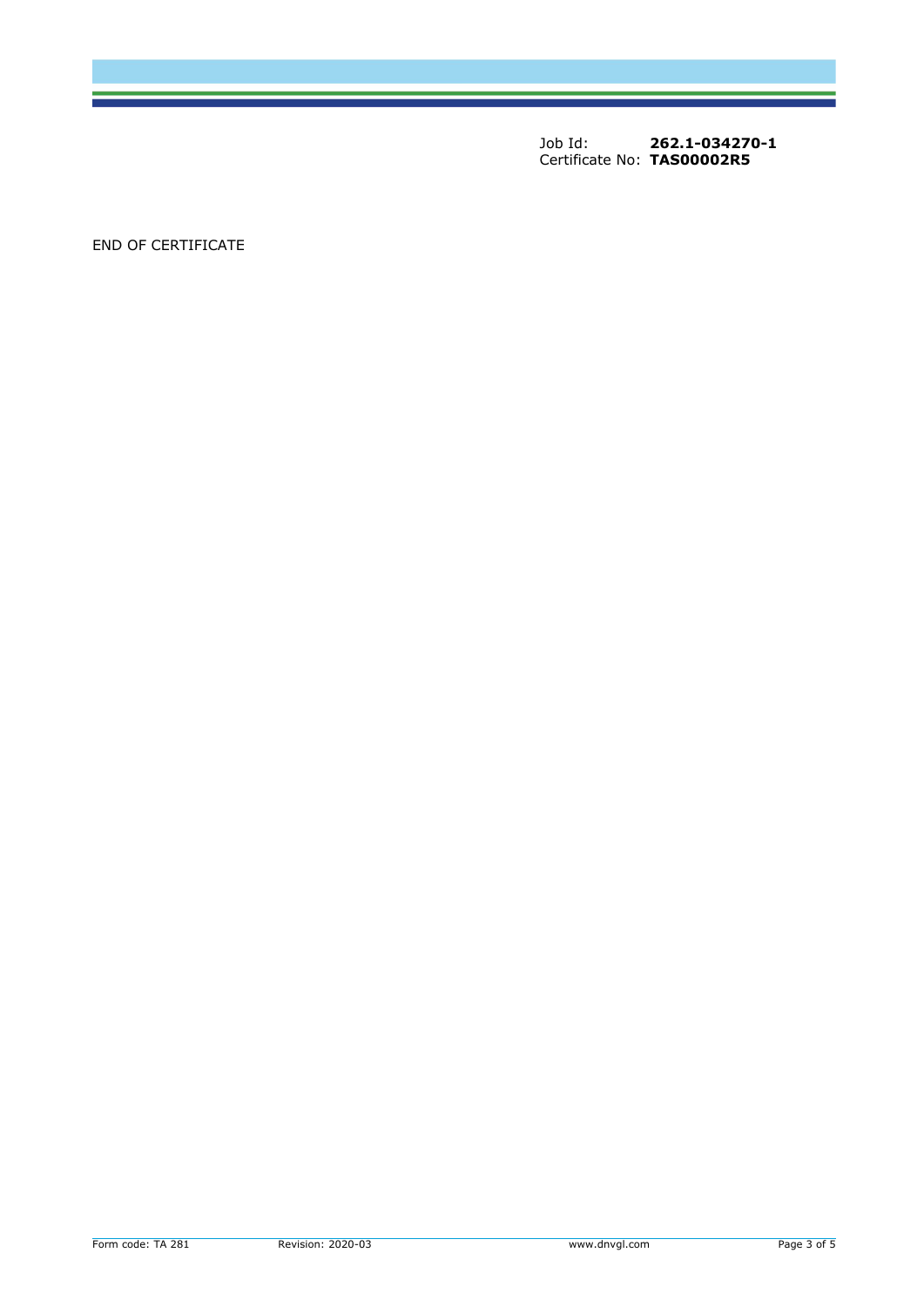# Appendix 1 - Product description and details

| <b>Drawing</b> | <b>Size</b><br><b>Rev</b> |               | Dimensions (mm)            | $WLL$ (t) | MPF (kN) | MBF(t) | <b>Manufac-</b>      |
|----------------|---------------------------|---------------|----------------------------|-----------|----------|--------|----------------------|
|                |                           | designation   | $(D \times W \times L)$    |           |          |        | turer's              |
|                |                           |               |                            |           |          |        | <b>Safety Factor</b> |
| 1247069        | A                         | 12 X 1        | $12 \times 60 \times 120$  | $1.6***$  | 39.5     | 8.0    | 5                    |
| 1247076        | A                         | $13 \times 2$ | $13 \times 60 \times 120$  | $2.5***$  | 63.0     | 12.5   | 5                    |
| 1247087        | A                         | 17 X 3        | 17 x 90 x 160              | $4.1**$   | 101      | 20.5   | 5                    |
| 1247096        | A                         | 19 X 4A       | $19 \times 90 \times 160$  | $6.7**$   | 164      | 33.5   | 5                    |
| 1247115        | A                         | 22 X 4B       | $22 \times 90 \times 170*$ | 8.5       | 208      | 42.5   | 5                    |
| 1247124        | A                         | 25 X 5        | $25 \times 115 \times 210$ | 11.5      | 282      | 57.5   | 5                    |
| 1247133        | A                         | 28 X 6        | 28 x 145 x 275             | 13.0      | 319      | 65.0   | 5                    |
| 1247142        | A                         | 31 X 7        | 31 x 145 x 275             | 17.0      | 417      | 85.0   | 5                    |
| 1247151        | A                         | 36 X 8        | 36 x 155 x 285             | 24.0      | 588      | 120.0  | 5                    |
| 1247160        | A                         | 38 X 9        | 38 x 140 x 270             | 31.5      | 772      | 157.5  | 5                    |
| 1247165        | A                         | 50 X 10A      | $50 \times 200 \times 380$ | 45.0      | 1103     | 225.0  | 5                    |
| 1247172        | A                         | 57 X 10B      | $57 \times 203 \times 406$ | 65.3      | 1601     | 326.5  | 5                    |

**A1343: Welded Single Master links: Painted Platinum. Marked grade 10**

\*) This size has smaller dimensions than table 2 in EN 1677-4.

\*\*) In accordance with DNVGL-ST-E271 links with WLL <7 tonnes are not allowed to be used as master links in lifting sets for offshore containers. This size is only suitable for portable offshore units.